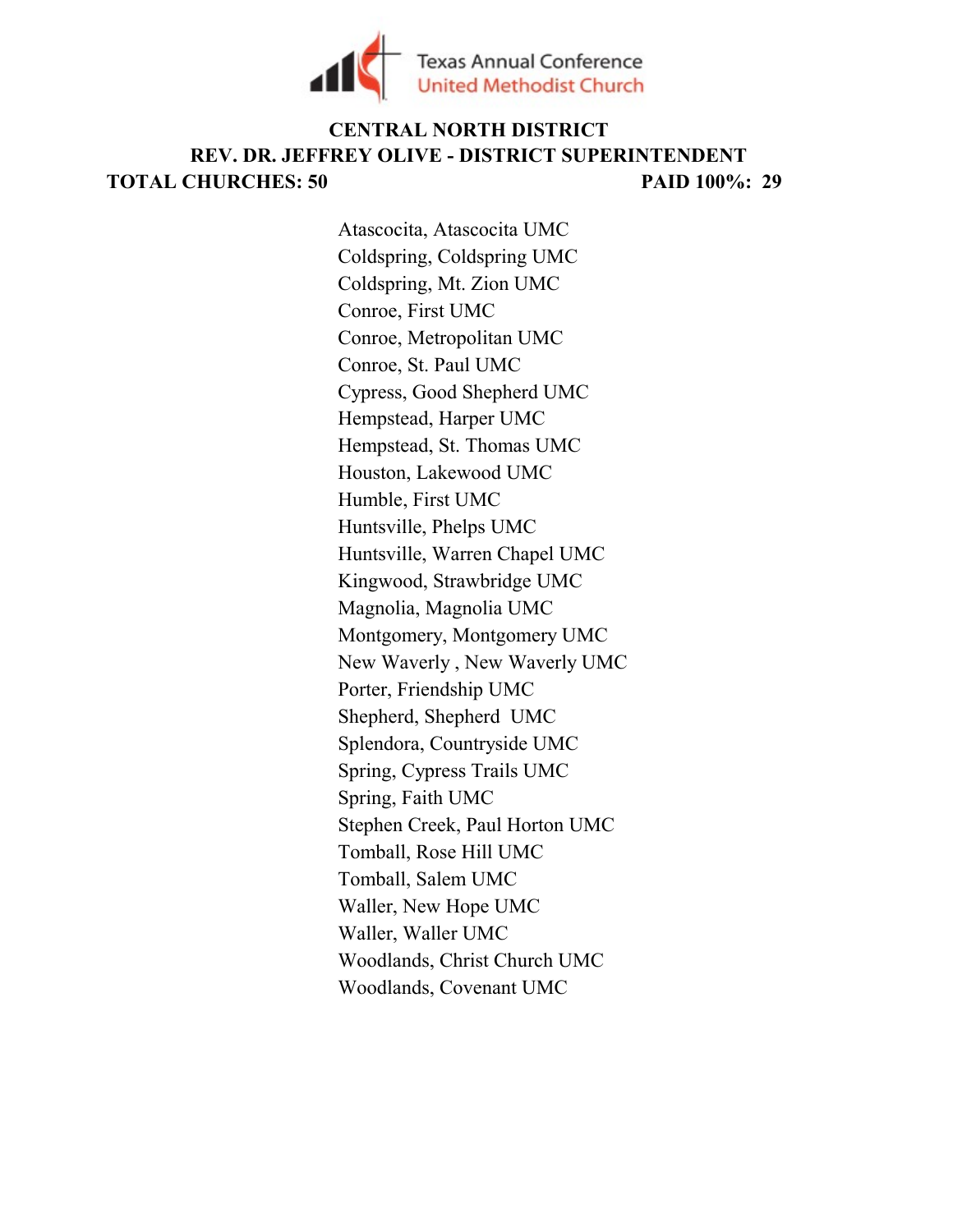

# TOTAL CHURCHES: 55 PAID 100%: 32 CENTRAL SOUTH DISTRICT REV. DR. ELIJAH A. STANSELL, JR. - DISTRICT SUPERINTENDENT

Bellaire, Bellaire UMC Houston, Abiding Faith UMC Houston, Aldine First UMC Houston, Bering Memorial UMC Houston, Boynton Chapel UMC Houston, Clinton Park UMC Houston, Covenant of Faith UMC Houston, Disciples UMC Houston, Durkee UMC Houston, Ebenezer UMC Houston, El Buen Pastor UMC Houston, El Mesias UMC Houston, Genoa UMC Houston, Holy Trinity UMC Houston, Jacinto City UMC Houston, Jones Memorial UMC Houston, Newgate Fellowship Houston, Norris Chapel UMC Houston, Pleasantville UMC Houston, Riverside UMC Houston, Sloan UMC Houston, St. James UMC Houston, St. John's UMC Houston, St. Mark's (Patterson) UMC Houston, St. Mark's (Pecore) UMC Houston, St. Matthew's UMC Houston, St. Paul's UMC Houston, St. Stephen's UMC Houston, Trinity East UMC Houston, West University UMC Houston, Westbury UMC Houston, Westminster UMC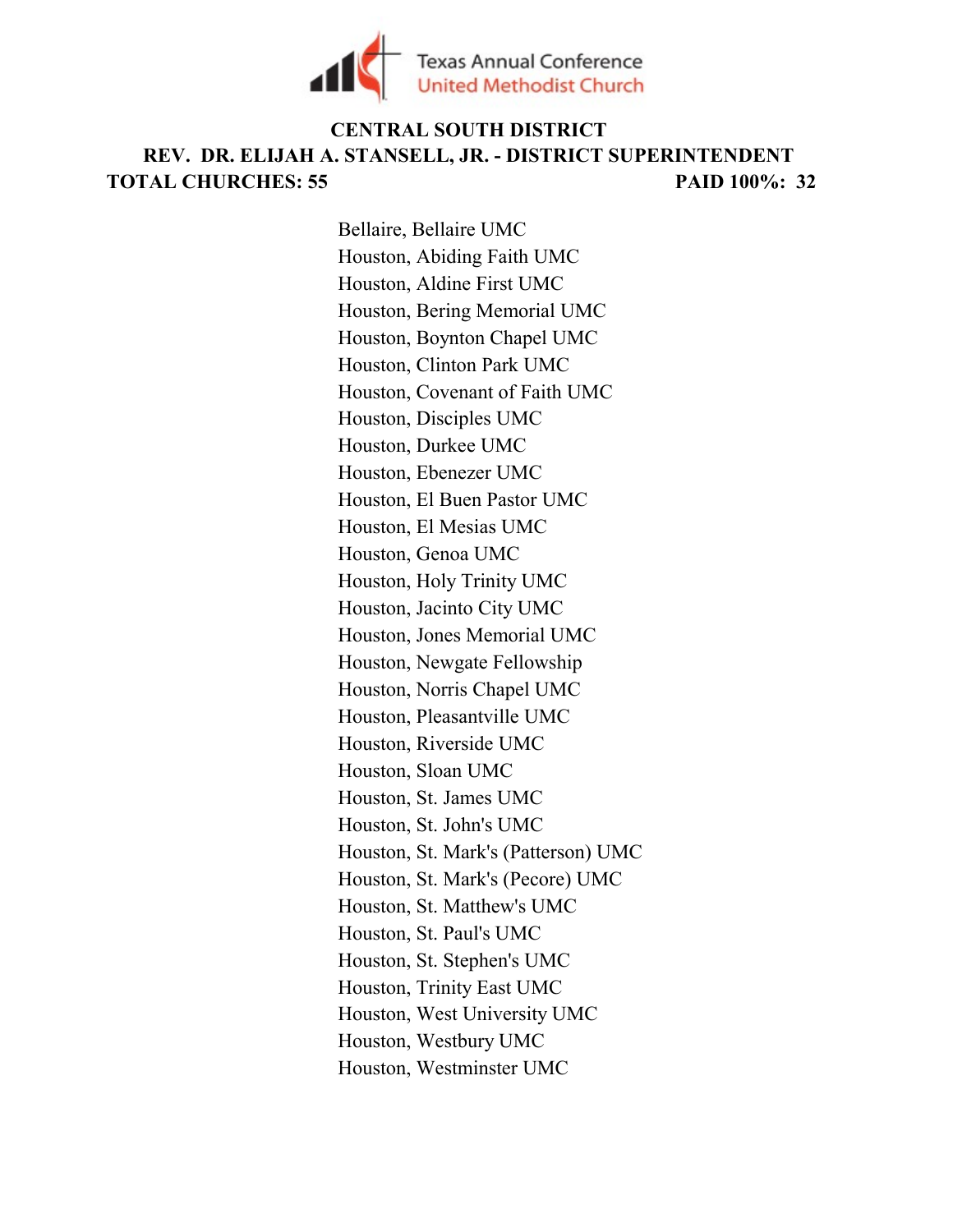

## TOTAL CHURCHES: 97 PAID 100%: 92 EAST DISTRICT REV. DR. RICHARD P. WHITE - DISTRICT SUPERINTENDENT

Alto, A. Frank Smith UMC Alto, Cold Springs UMC Beckville, Beckville UMC Beckville, Rockhill UMC Brookeland, Brookeland UMC Burkeville, Burkeville UMC Carthage, Allison's Chapel UMC Carthage, Deadwood UMC Carthage, Ebenezer-Pisgah UMC Carthage, First UMC Carthage, Galloway UMC Carthage, Rehobeth UMC Carthage, St. Andrew's UMC Center, Campti UMC Center, First UMC Center, Short UMC Center, St. Mark's UMC Chireno, Chireno UMC Corrigan, First UMC Corrigan, Mt. Vernon UMC Crockett, Center Hill UMC Crockett, First UMC Cushing, Cushing UMC Diboll, Burke UMC Diboll, Diboll UMC Douglass, Faith Bridge UMC Garrison, Concord UMC Garrison, Garrison UMC Goodsprings, Goodsprings UMC Grapeland, Grapeland First UMC Grapeland, Liberty Hill UMC Groveton, First UMC Groveton, Prairie View UMC Hemphill, First UMC Hemphill, Pine Grove UMC Henderson, Blossom Hill UMC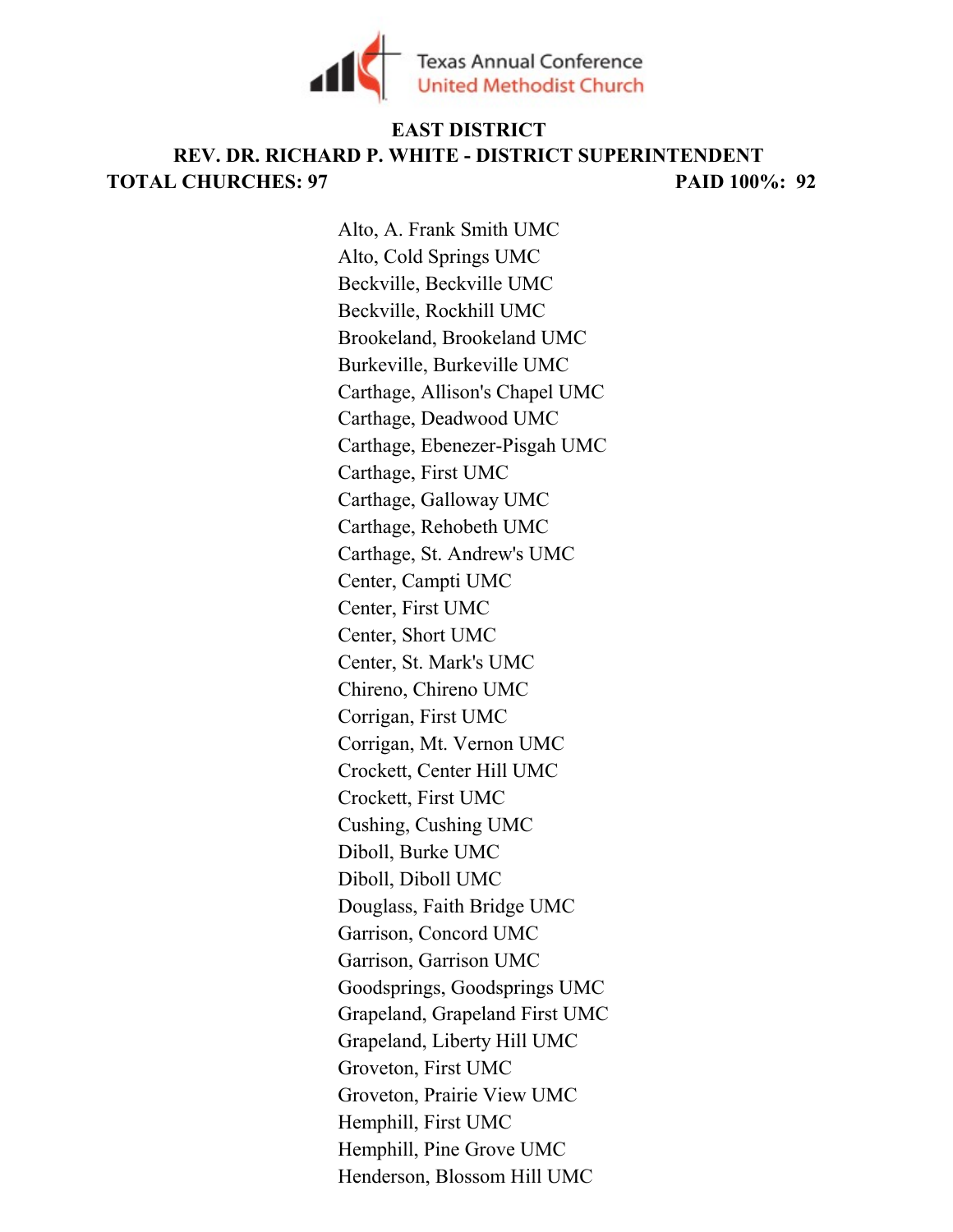

# TOTAL CHURCHES: 97 PAID 100%: 92 EAST DISTRICT REV. DR. RICHARD P. WHITE - DISTRICT SUPERINTENDENT

Henderson, Carlisle UMC Henderson, Church Hill UMC Henderson, Oak Hill UMC Henderson, Pine Hill UMC Henderson, St. Paul's UMC Huntington, Huntington UMC Jasper, Curtis UMC Jasper, First UMC Jasper, Homer UMC Jasper, Jasper Circuit Memorial UMC Joaquin, First UMC Lake Rayburn, Lake Rayburn UMC Laneville, Laneville UMC Latexo, Latexo UMC Lilbert, Lilbert UMC Livingston, First UMC Livingston, Livingston Memorial UMC Lovelady, Alexander Chapel UMC Lovelady, Lovelady UMC Lovelady, Pleasant Hill UMC Lovelady, White Rock UMC Lufkin, Abundant Life UMC Lufkin, Bethlehem UMC Lufkin, First UMC Lufkin, Homer UMC Lufkin, Keltys UMC Lufkin, Ryan Chapel UMC Lufkin, St. Paul UMC Milam, Liberty Springs UMC Milam, Milam UMC Moscow, Moscow Bible UMC Moscow, Shiloah UMC Mt. Enterprise, Mt. Enterprise UMC Nacogdoches, Bonita UMC Nacogdoches, Fairview UMC Nacogdoches, First UMC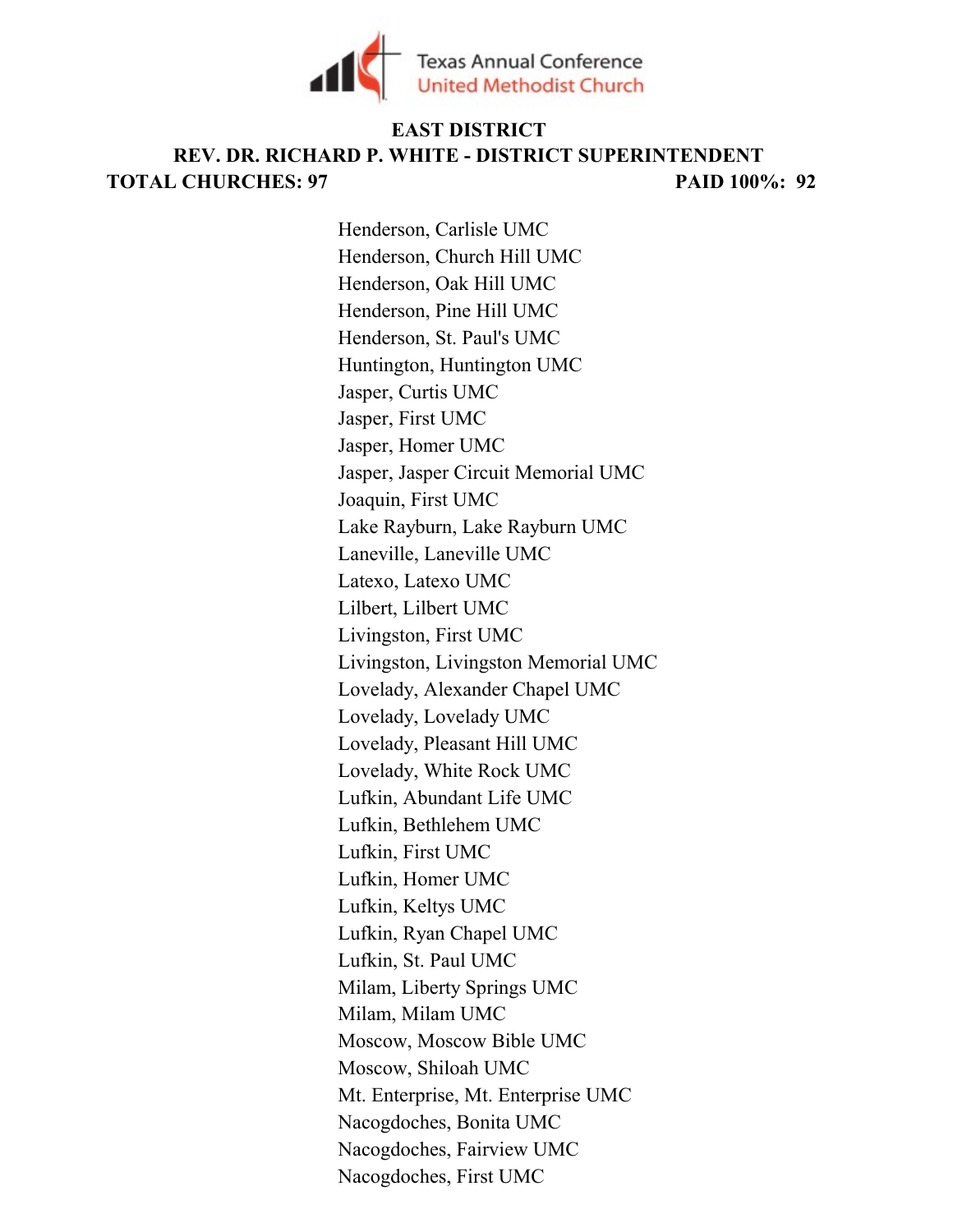

# TOTAL CHURCHES: 97 PAID 100%: 92 EAST DISTRICT REV. DR. RICHARD P. WHITE - DISTRICT SUPERINTENDENT

Nacogdoches, Melrose UMC Nacogdoches, Perritte Memorial UMC Nacogdoches, Simpson Campground UMC Onalaska, Onalaska UMC Paxton, Paxton UMC Pineland, Pineland UMC Riverside, Riverside UMC Rusk, Atoy UMC San Augustine, First UMC San Augustine, McMahan's Chapel UMC Shelbyville, Shelbyville UMC Tatum, Tatum UMC Tenaha, Tenaha UMC Tenaha, Woods UMC Timpson, Timpson UMC Trinity, Trinity First UMC Troup, Henry's Chapel UMC Wells, Falvey Memorial UMC Woodville, Woodville UMC Zavalla, Shady Chapel UMC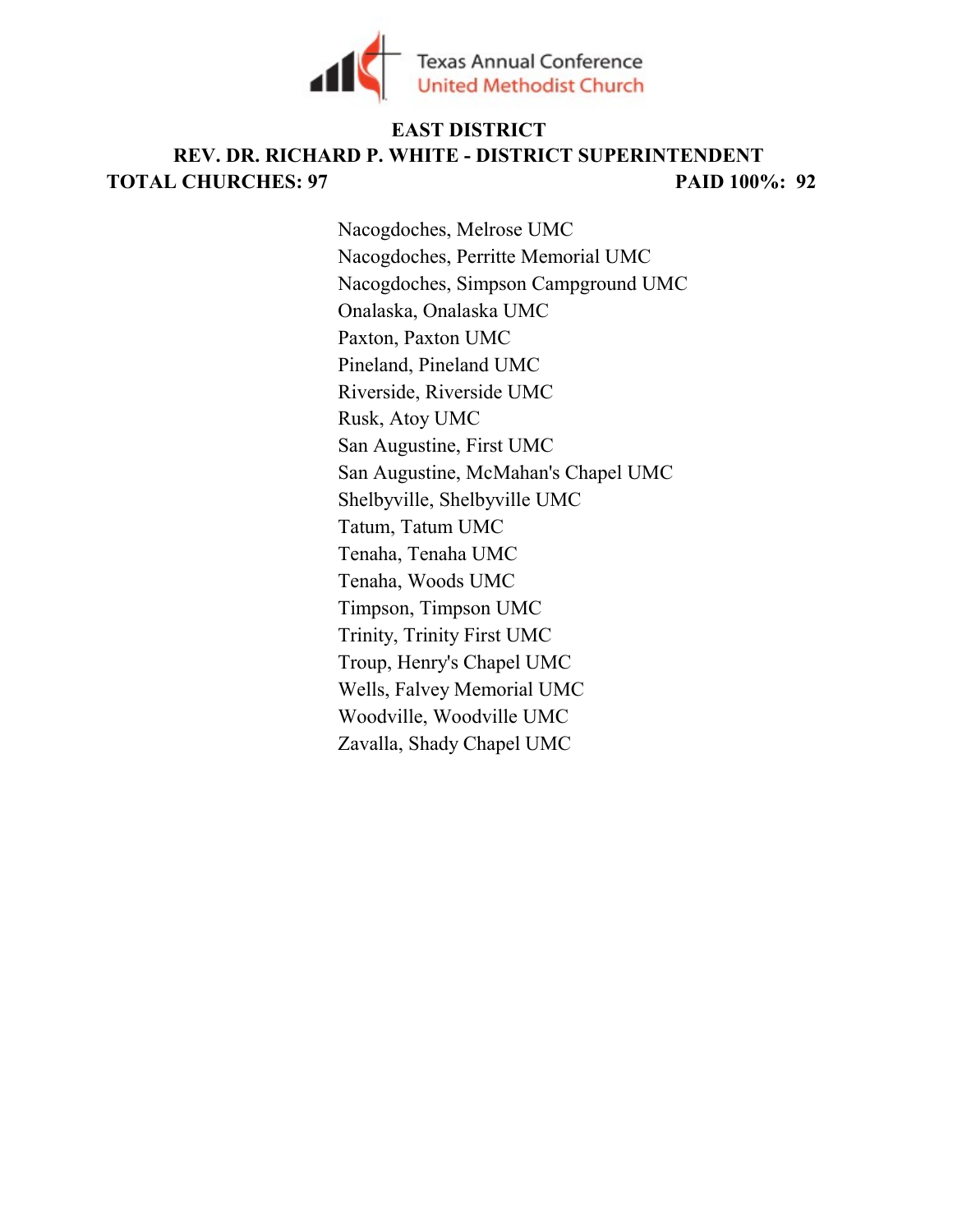

#### TOTAL CHURCHES: 93 PAID 100%: 74 REV. KAREN JONES - DISTRICT SUPERINTENDENT NORTH DISTRICT

Atlanta, First UMC Atlanta, Law's Chapel UMC Avinger, Avinger UMC Avinger, Mims Chapel UMC Daingerfield, Bradfield Chapel UMC Daingerfield, First UMC DeKalb, First UMC Diana, Cedar Grove UMC Diana, Diana UMC Diana, Smyrna UMC Douglassville, Union Chapel UMC Gilmer, Bettie UMC Gilmer, First UMC Gilmer, Harmony UMC Gilmer, Hopewell UMC Gilmer, Perryville UMC Gilmer, Soules Chapel UMC Gilmer, Union Ridge UMC Gladewater, First UMC Hallsville, First UMC Hallsville, Noonday UMC Harleton, Harleton UMC Hooks, First UMC Hughes Springs, First UMC Hughes Springs, Jenkins UMC Hughes Springs, WRS UMC Jefferson, Connors Goodwill UMC Jefferson, Macedonia UMC Karnack, Karnack UMC Kilgore, Cross Roads UMC Kilgore, Danville UMC Kilgore, St. Luke's UMC Liberty City, McCary's Chapel UMC Linden, Linden UMC Linden, Shiloh UMC Lone Star, Lone Star UMC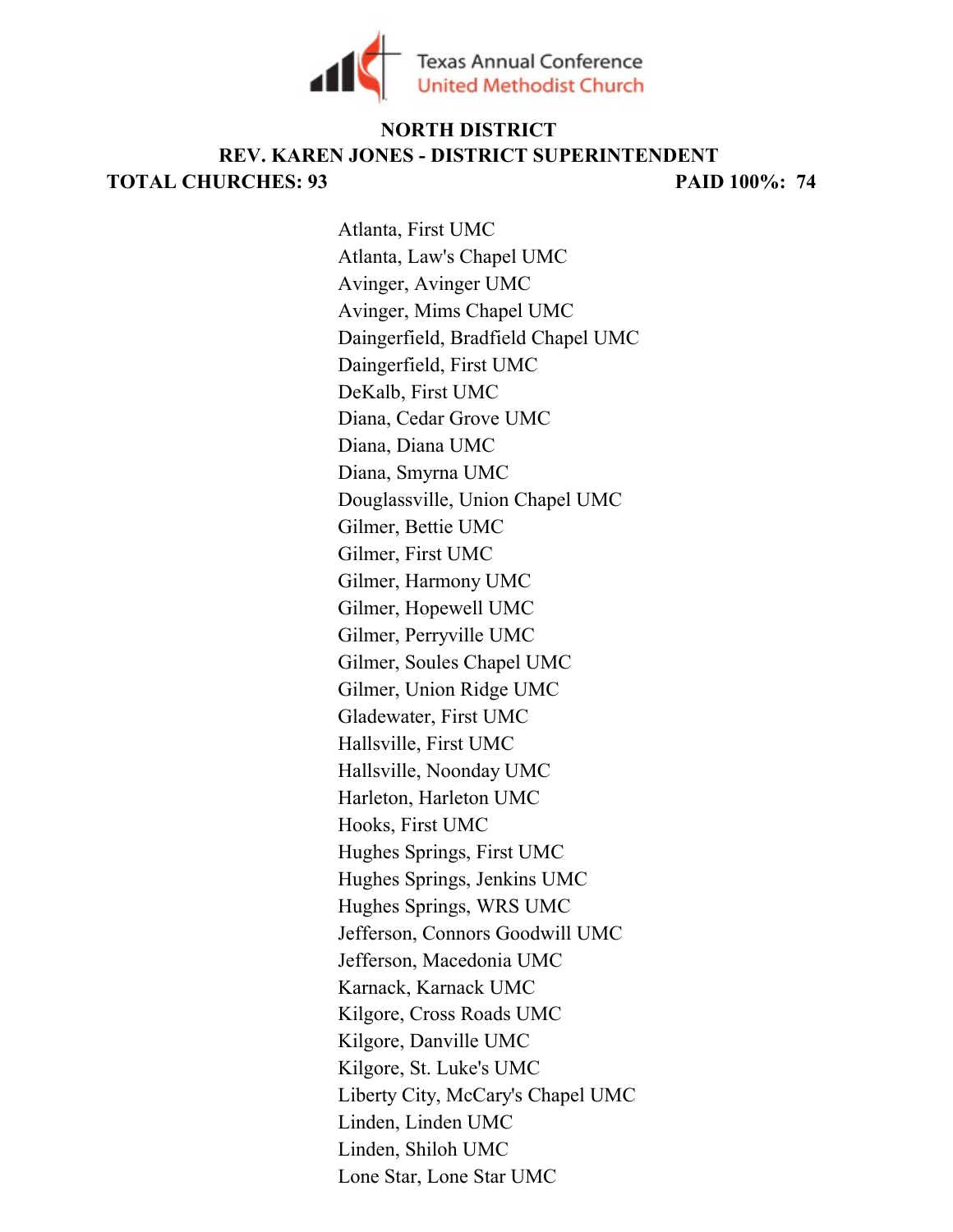

## TOTAL CHURCHES: 93 PAID 100%: 74 NORTH DISTRICT REV. KAREN JONES - DISTRICT SUPERINTENDENT

Longview, First UMC Longview, Grace Crossing UMC Longview, Greggton UMC Marietta, Cornett UMC Marshall, Concordia UMC Marshall, Crossroads UMC Marshall, Ebenezer UMC Marshall, First UMC Marshall, Grange Hall UMC Marshall, Mallalieu UMC Marshall, St. Mark's UMC Marshall, Summitt UMC Marshall, Zion UMC Maud, Maud UMC Mt. Pleasant, Greenhill UMC Mt. Pleasant, St. Andrew UMC Mt. Pleasant, Tennison Memorial UMC Mt. Pleasant, West New Hope UMC Naples, First UMC Nash, Chapelwood UMC New Boston, Daniel's Chapel UMC New Boston, Red Bayou UMC New Boston, Tapp UMC Old Boston, Old Boston UMC Ore City, Ore City UMC Overton, Overton UMC Overton, Pirtle UMC Panola, Mt. Zion UMC Pittsburg, First UMC Pittsburg, North Avenue UMC Pittsburg, Reeves Chapel UMC Queen City, First UMC Texarkana, First UMC Texarkana, Hardy Memorial UMC Texarkana, St. Luke's UMC Texarkana, Williams Memorial UMC Waskom, First UMC White Oak, White Oak UMC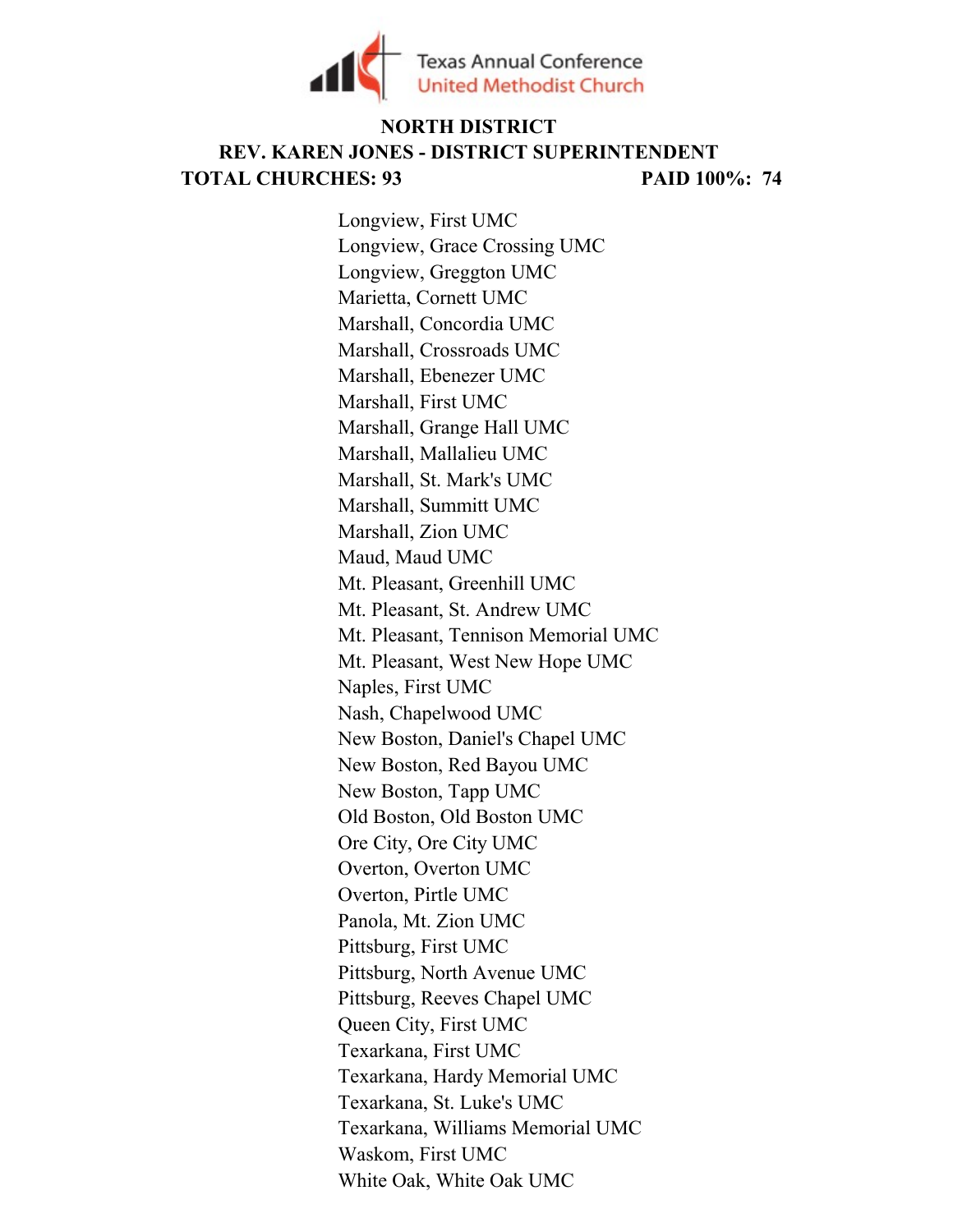

# TOTAL CHURCHES: 92 PAID 100%: 80 NORTHWEST DISTRICT REV. CHARLES ANDERSON - DISTRICT SUPERINTENDENT

Alba, Alba UMC Athens, Carroll Springs UMC Athens, Cross Roads UMC Athens, First UMC Athens, Wesley UMC Ben Wheeler, Ben Wheeler UMC Big Sandy, Big Sandy UMC Brownsboro, Brownsboro UMC Brownsboro, Edom UMC Brownsboro, New Hope UMC Buffalo, Stewart Memorial UMC Bullard, First UMC Canton, Colfax UMC Canton, First UMC Canton, Holly Springs UMC Canton, Oakland UMC Canton, Wallace UMC Chandler, Lake Palestine UMC Dew, Dew UMC Dialville, Dialville UMC Edgewood, Cheatham Memorial UMC Elkhart, Elkhart UMC Emory, Emory UMC Eustace, Eustace UMC Fairfield, Fairfield UMC Fairfield, Jones Chapel UMC Frankston, Frankston UMC Frankston, Mt. Vernon UMC Grand Saline, Grand Saline UMC Hawkins, Center UMC Hawkins, First UMC Jacksonville, Earle's Chapel UMC Jacksonville, First UMC Jacksonville, New Community UMC Jacksonville, Pierce's Chapel UMC LaRue, LaRue UMC Lindale, Lindale UMC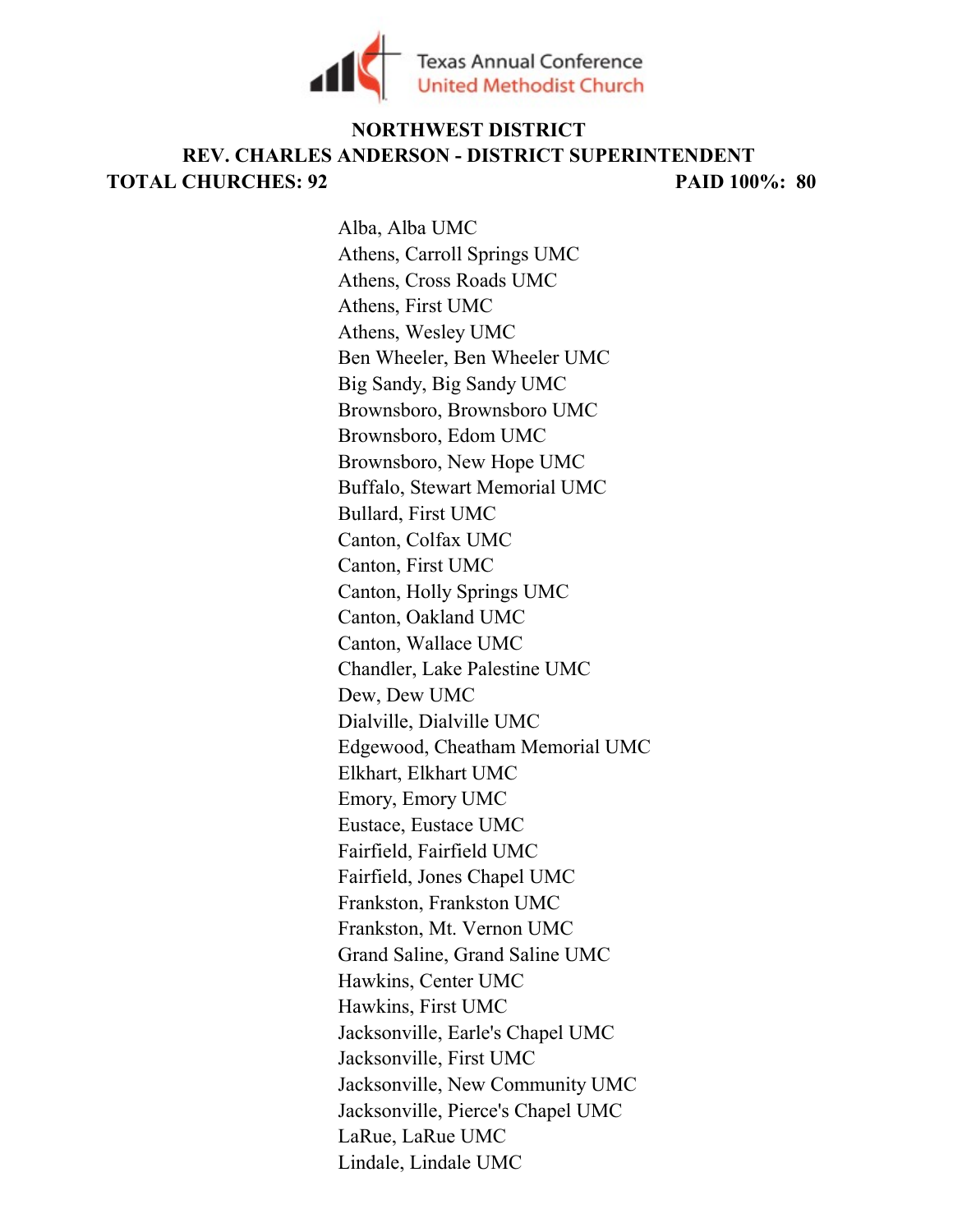

# TOTAL CHURCHES: 92 PAID 100%: 80 NORTHWEST DISTRICT REV. CHARLES ANDERSON - DISTRICT SUPERINTENDENT

Lindale, Mount Sylvan UMC Mineola, First UMC Mineola, Johnson Chapel UMC Mineola, Smith Chapel UMC Montalba, Springfield UMC Murchison, Murchison UMC Neches, Neches UMC New London, New London UMC New Summerfield, New Summerfield UMC Noonday, Noonday UMC Oakwood, Oakwood UMC Oakwood, Union UMC Palestine, Brushy Creek, UMC Palestine, Fields Chapel UMC Palestine, First UMC Palestine, St. Paul UMC Palestine, Westwood UMC Quitman, Brock's Chapel UMC Quitman, Liberty UMC Quitman, Quitman UMC Rusk, Adams Chapel UMC Rusk, Bethel UMC Rusk, First UMC Teague, First UMC Teague, St. James UMC Teague, Titus Chapel UMC Tool, Cedar Creek Lake UMC Trinidad, Trinidad UMC Troup, Troup UMC Troup, Walnut Grove UMC Tyler, Bascom UMC Tyler, Cedar Street UMC Tyler, Dayspring UMC Tyler, Fairwood UMC Tyler, First UMC Tyler, Marvin UMC Tyler, Pleasant Retreat UMC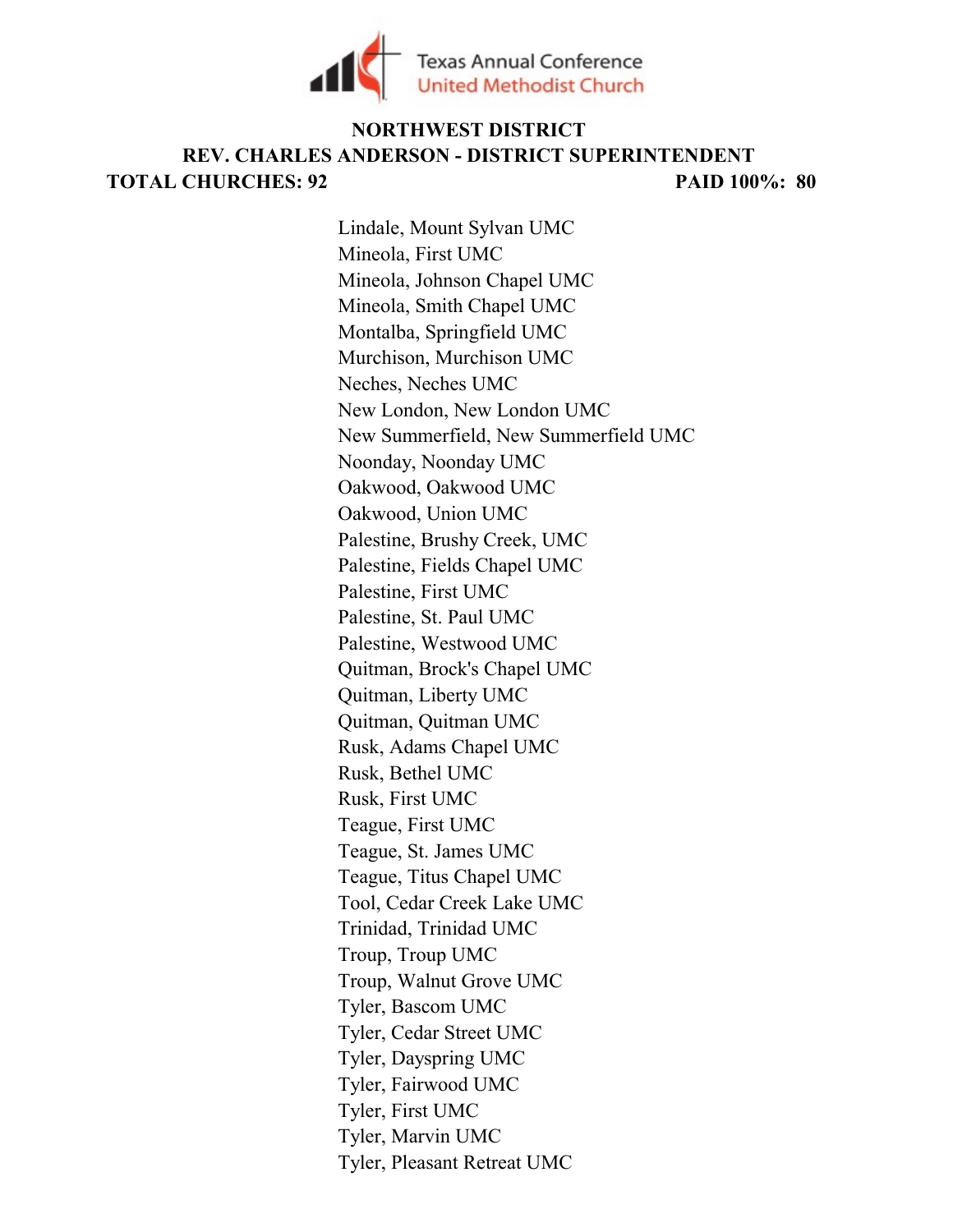

# TOTAL CHURCHES: 92 PAID 100%: 80 NORTHWEST DISTRICT REV. CHARLES ANDERSON - DISTRICT SUPERINTENDENT

Tyler, Pollard Memorial UMC Tyler, St. Paul's UMC Van, Union Chapel UMC Van, Van UMC Whitehouse, Whitehouse UMC Wills Point, Russell Memorial UMC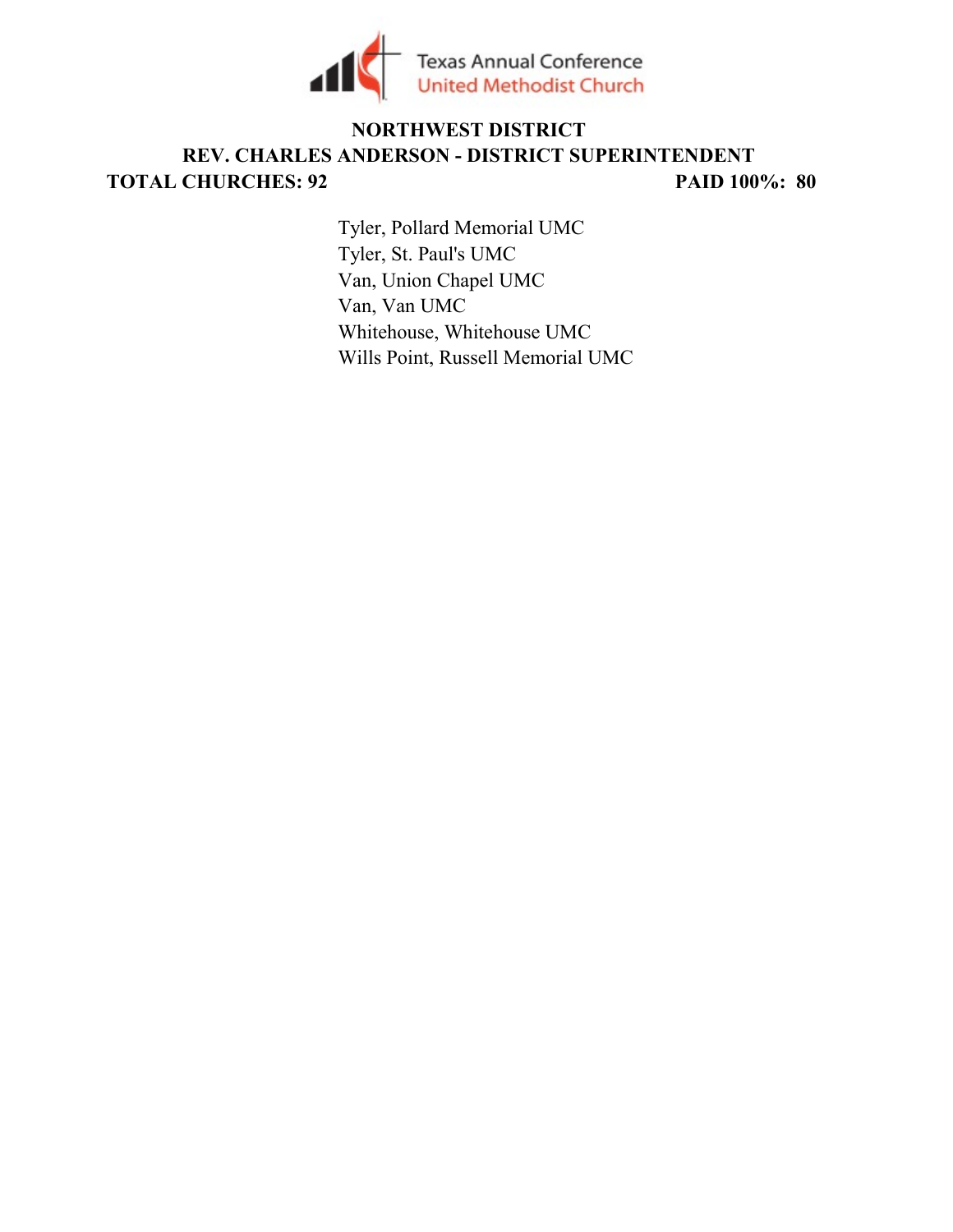

## TOTAL CHURCHES: 52 PAID 100%: 37 SOUTH DISTRICT REV. DR. VINCENT HARRIS - DISTRICT SUPERINTENDENT

Angleton, Community of Love UMC Angleton, First UMC Baytown, St. Emily UMC Baytown, St. John's UMC Baytown, St. Mark's UMC Clute, Wesley First UMC Crosby, Crosby UMC Dayton, First UMC Deer Park, Deer Park UMC Dickinson, Faith UMC Dickinson, First UMC East Columbia, Haven Chapel UMC Freeport, First UMC Galveston, Central UMC Galveston, Moody Memorial First UMC Galveston, St. Paul's UMC Galveston, Wesley Tabernacle UMC Hitchcock, First UMC Houston, Clear Lake UMC Houston, CrossRoads UMC La Marque, First UMC La Marque, McKinney Memorial UMC Lake Jackson, Chapelwood UMC Lake Jackson, First UMC League City, Bay Harbour UMC League City, League City UMC League City, Watershed UMC Mont Belvieu, First UMC Oyster Creek, Oyster Creek UMC Pasadena, Asbury UMC Pasadena, Hope Community UMC Pearland, First UMC Pearland, Hope Church UMC Santa Fe, Aldersgate UMC Seabrook, Seabrook UMC Texas City, Grace UMC Texas City, St. John's UMC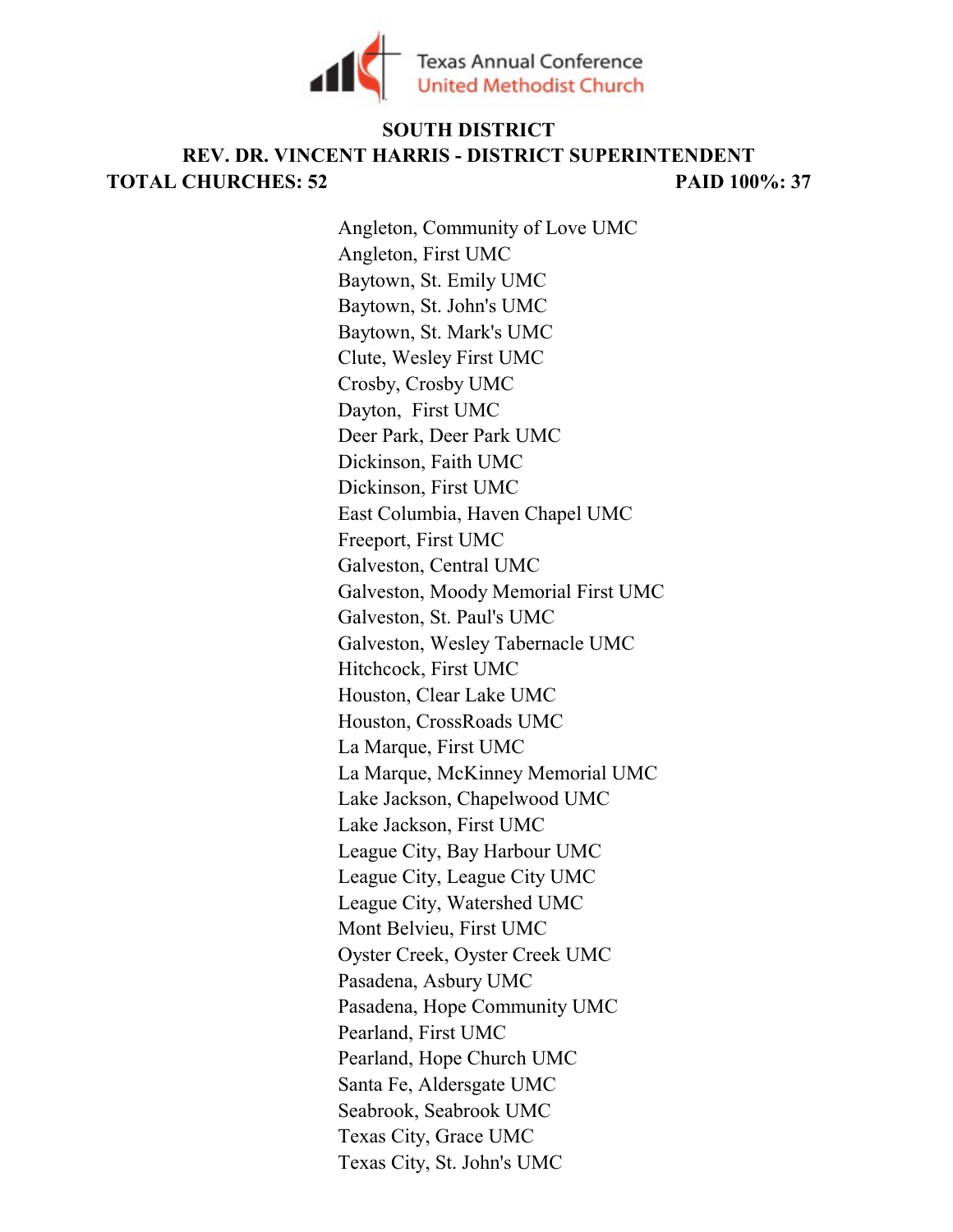

#### SOUTHEAST DISTRICT

TOTAL CHURCHES: 50 PAID 100%: 39 REV. ROMONICA MALONE-WARDLEY- DISTRICT SUPERINTENDENT

> Anahuac, St. James UMC Anahuac, St. Paul UMC Beaumont, First Korean UMC Beaumont, First UMC Beaumont, Forest Park UMC Beaumont, Trinity UMC Beaumont, Wesley UMC Bleakwood, Watson Chapel UMC Bridge City, St. Paul UMC Buna, First UMC Call, Call UMC China, China UMC Crystal Beach, Bay Vue UMC Daisetta, Daisetta UMC Devers, Devers UMC Deweyville, Deweyville UMC Fannett, Faith UMC Hardin, Hardin UMC High Island, St Matthew UMC Kirbyville, Kirbyville UMC Liberty, First UMC Liberty, South Liberty UMC Magnolia Springs, Magnolia Springs UMC Nederland, First UMC Nederland, Wesley UMC Orange, Faith UMC Orange, Salem UMC Orange, Wesley UMC Port Arthur, Barnes Memorial UMC Port Arthur, St. Paul UMC Port Bolivar, Bolivar UMC Port Neches, First UMC Sabine Pass, Sabine Pass UMC Spurger, Spurger UMC Vidor, First UMC Wallisville, Middleton Memorial UMC Warren, Warren UMC Wildwood, Village Mills UMC Winnie-Stowell, First UMC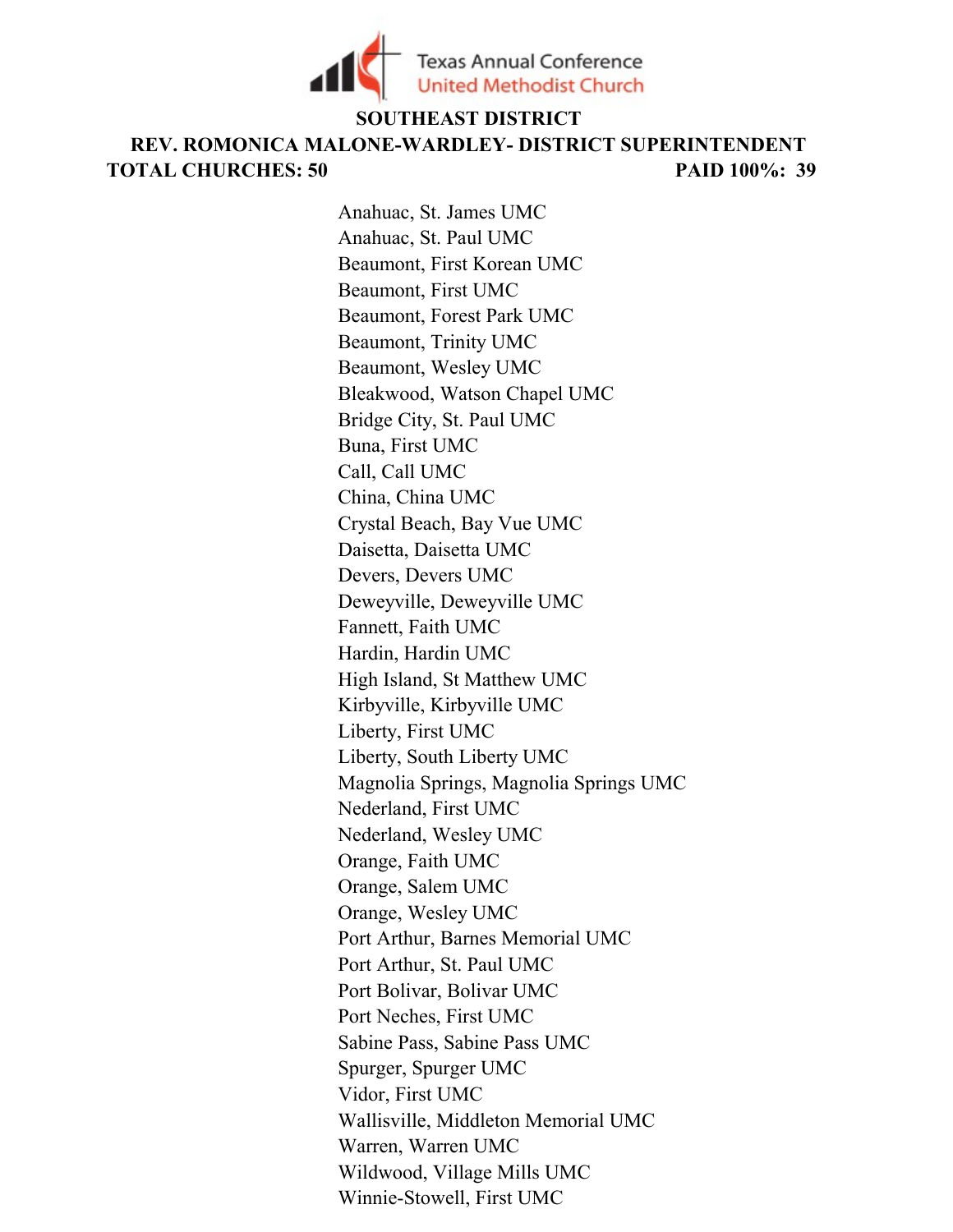

### TOTAL CHURCHES: 48 PAID 100%: 32 SOUTHWEST DISTRICT REV. ANTHONY VINSON - DISTRICT SUPERINTENDENT

Bay City, First UMC Bay City, Markham UMC Boling, First UMC Brookshire, First UMC Downey, Wesley Chapel UMC East Bernard, First UMC Fulshear, First UMC Houston, Ashford UMC Houston, Houston Trinity UMC (BarkerCyp) Houston, Memorial Drive UMC Houston, Mission Bend UMC Katy, First UMC Katy, Holy Covenant UMC Kendleton, Newman Chapel UMC Lissie, Lissie UMC Missouri City, First UMC Missouri City, The Harvest UMC Orchard, First UMC Pattison, Pattison UMC Pearland, Shepherd of the Heart UMC Richmond, Faith UMC Richmond, St. John's UMC Rosenberg, St. Luke's UMC San Felipe, San Felipe UMC Sealy, Cole Chapel UMC Sweeny, First UMC Sweeny, Grace UMC Sweeny, Neuzion UMC Van Vleck, First UMC Wallis, First UMC West Columbia, Columbia UMC Wharton, First UMC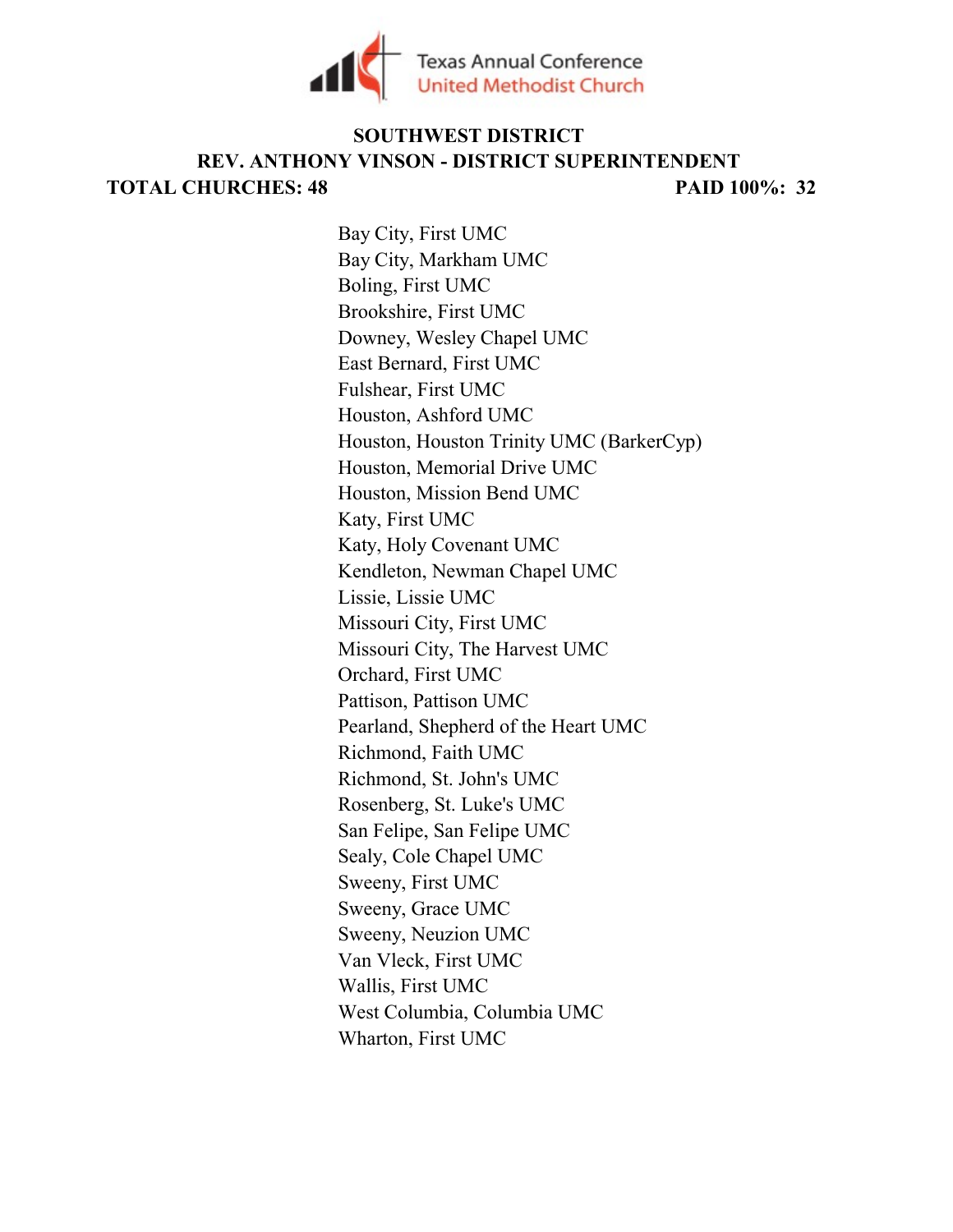

# WEST DISTRICT REV. WANDA BESS - DISTRICT SUPERINTENDENT DISTRICT PAID 100%

TOTAL CHURCHES: 78 PAID 100%: 71

Anderson, First UMC Anderson, McKenzie Chapel UMC Anderson, Yarborough Chapel UMC Bedias, Bedias UMC Bellville, Bellville UMC Bremond, Grace UMC Bremond, St. James UMC Brenham, First UMC Brenham, Pleasant Grove UMC Bryan, Alexander UMC Bryan, First UMC Bryan, Lee Chapel UMC Bryan, St. Luke's UMC Bryan, Templo Del Espiritu Santo UMC Bryan, Wesley UMC Caldwell, Cooks Point UMC Caldwell, First UMC Calvert, Sneed Memorial UMC Cameron, First UMC Cedar Springs, Cedar Springs UMC Centerville, First UMC Chappell Hill, Chappell Hill UMC Chilton, St. Paul UMC Chriesman, Chriesman UMC College Station, A&M UMC College Station, Aldersgate UMC College Station, Christ UMC College Station, First UMC Flynn, Flynn UMC Franklin, Franklin UMC Gause, Gause UMC Giddings, First UMC Golinda, Major's Chapel UMC Hearne, Grace UMC Hempstead, Bethlehem UMC Huntsville, Pleasant Grove UMC Huntsville, St. Paul UMC